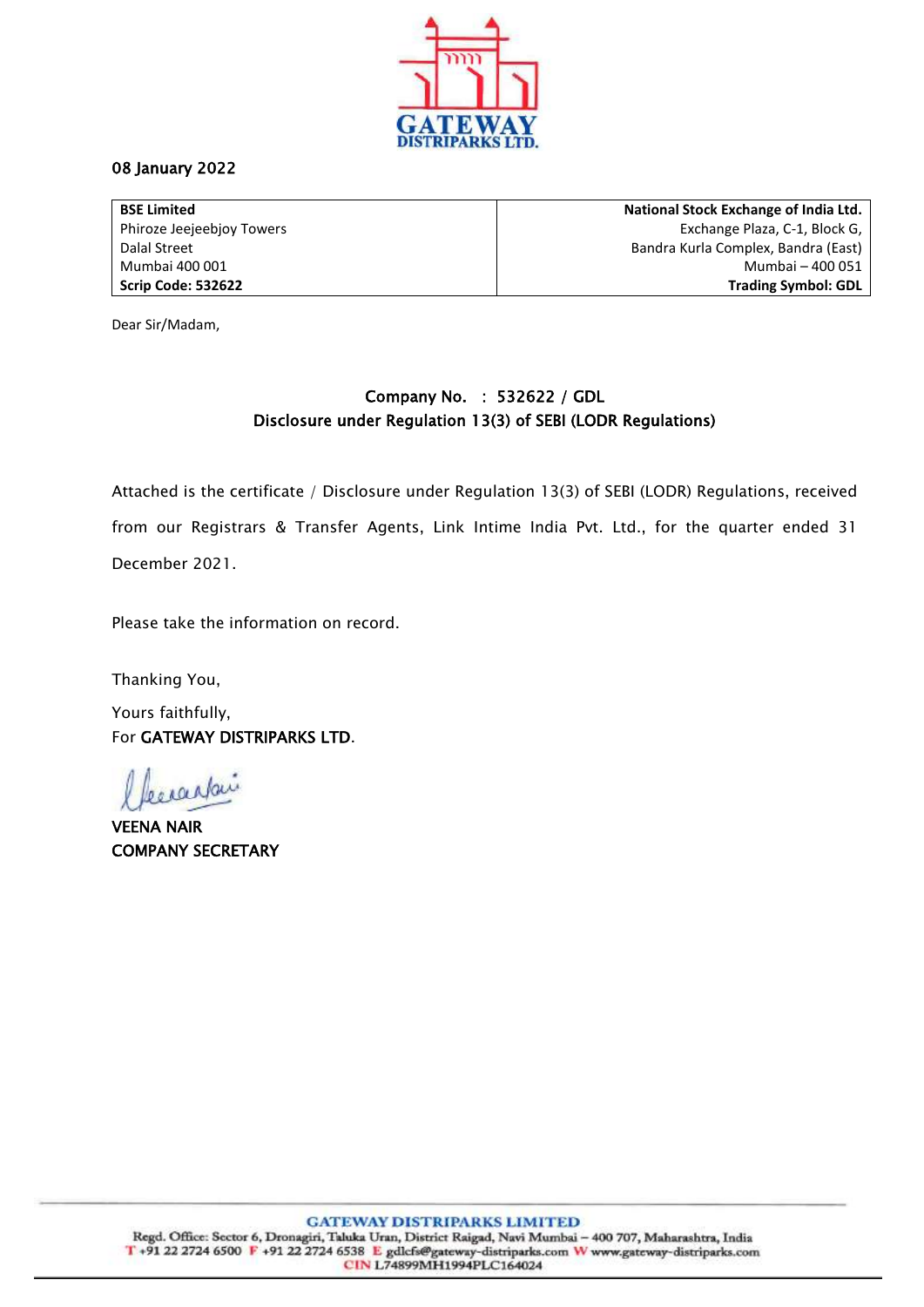

Link Intime India Pvt. Ltd. CIN : U67190MH1999PTC118368

C-101, 247 Park, L. B. S. Marg, Vikhroli (West), Mumbai - 400 083. Tel. : +91 224918 6000 Fax : +91 22 4918 6060 E-mail : mumbai@linkintime.co.in Website : www.linkintime.co.in

Date: 06.10.2021

To, **Company Secretary Gateway Distriparks Ltd** Sector 6, Dronagiri Taluka Uran District Raigad, Navi Mumbai 400707

Sub : Investor Grievance Report for the period from 01.10.2021 to 31.12.202 1

We are the Registrar and Transfer Agent for Gateway Distriparks Ltd

Statement of Investor complaints for the quarter ended 31<sup>st</sup> December, 2021 under Regulation 13 (3) of the SEBI (Listing Obligations and Disclosure Requirements) Regulations, 20 15.

This is to certify that we have not received any complaint letter from the shareholder for the period 01.10.2021 to 31.12.2021.

The details of the complaints are given below.

| Particulars                                    | Quarter ended 31st December, 2021 |
|------------------------------------------------|-----------------------------------|
| Investor Complaints:                           |                                   |
| Pending at the beginning of the quarter        | Nil                               |
| Received during the quarter                    | Nil                               |
| Disposed of during the quarter                 | Nil                               |
| Remaining unresolved at the end of the quarter | Nil                               |

\* Further, Register of Members has been updated as on 31.12.2021

This is for your information.

For Link lntime India Private Ltd.

mona

Authorized Signatory